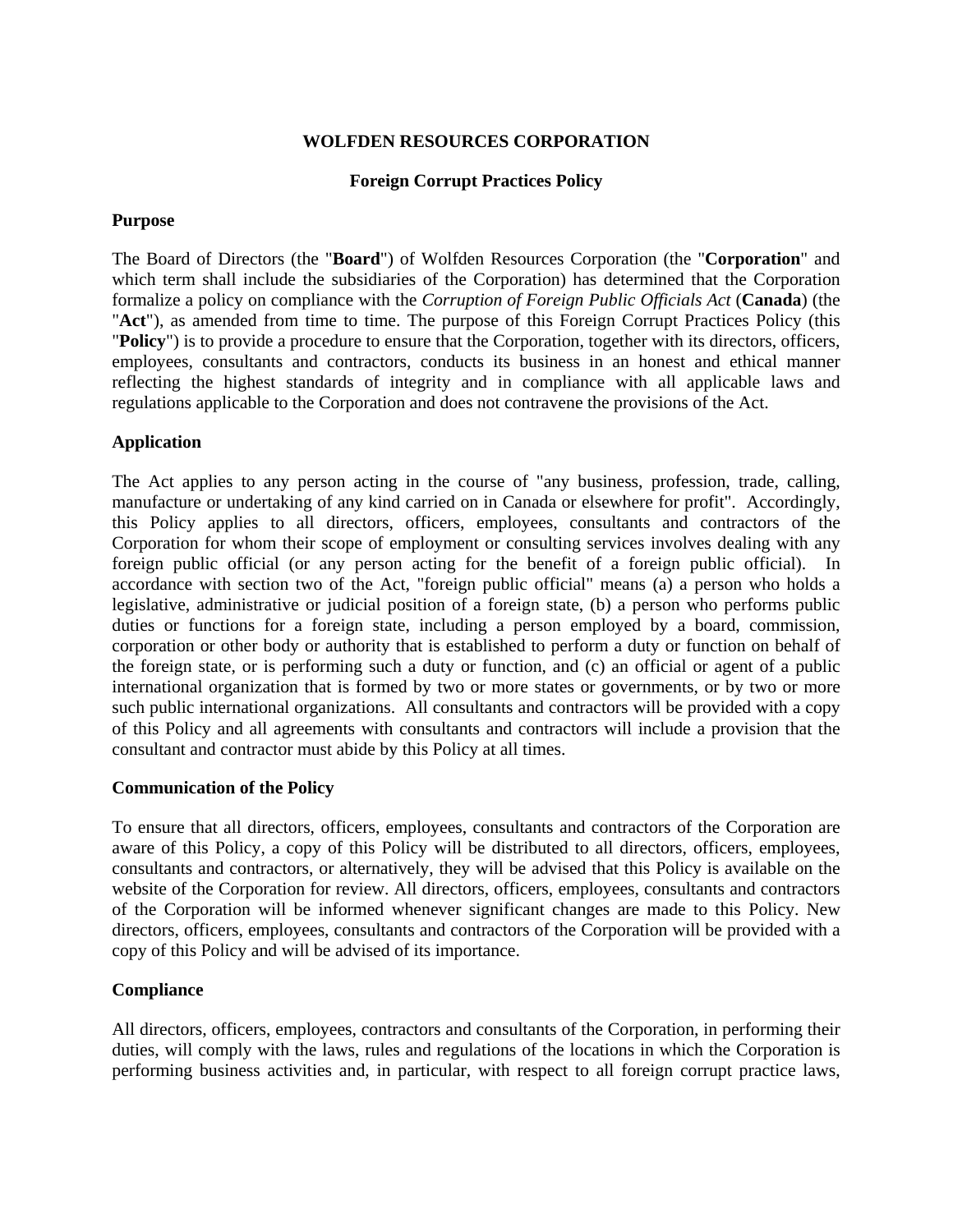rules and regulations. Where uncertainty or ambiguity exists, competent legal advice must be obtained.

## **Annual Certification**

If requested by the Board, all directors and officers of the Corporation, together with any employees, contractors and consultants determined by the Board, will be required to provide an annual certification of compliance with this Policy in the form attached as schedule A to this Policy.

The Chief Executive Officer of the Corporation will be responsible for ensuring that all annual certifications requested by the Board are obtained in respect of the previous financial year of the Corporation on or before the end of the first financial quarter of the next financial year of the Corporation and for providing written confirmation to the Board that such certifications have been obtained and summarizing the results thereof.

## **Prevention of Improper Payments**

All directors, officers, employees, consultants and contractors of the Corporation will adhere to the commitment of the Corporation to conduct its business in an honest and ethical manner reflecting the highest standards of integrity and in compliance with all applicable laws and regulations. Accordingly, neither the Corporation nor any of the directors, officers, employees, consultants or contractors will:

- (a) Bribes: directly or indirectly, offer or give, or agree to offer or give, a bribe (and any demands for a bribe will be rejected) or pay or offer, or agree to pay or offer, anything of value (including, without limitation, a loan, reward, advantage or benefit of any kind) to a public official, political party, party official or political candidate in order to corruptly influence any act or omission by the recipient in connection with the performance of the duties or functions of the recipient, or to induce the recipient to violate his or her lawful duty, or to induce the recipient to use his or her influence with a government, an agency of a country or a political subdivision thereof (a "Government Entity") to effect or influence any act or decision of such Government Entity to award new business or to continue business with a particular person, including a decision on the terms of that business, or encouraging another person to make any such decision,
- (b) Kickbacks: kickback any portion of a contract payment to employees of another contracting party or utilize other techniques, such as subcontracts, purchase orders or consulting agreements, to channel any payment to any public official, to employees of another contracting party or to any of their respective relatives or business associates;
- (c) Extortion: directly or indirectly demand or accept a bribe;
- (d) Facilitation Payments: make any facilitation payment; provided that, if the Chief Executive Officer of the Corporation deems a facilitation payment necessary, then such a facilitation payment may only be made in the following circumstances
	- (i) the payment falls strictly within the facilitation payment provision of the Act,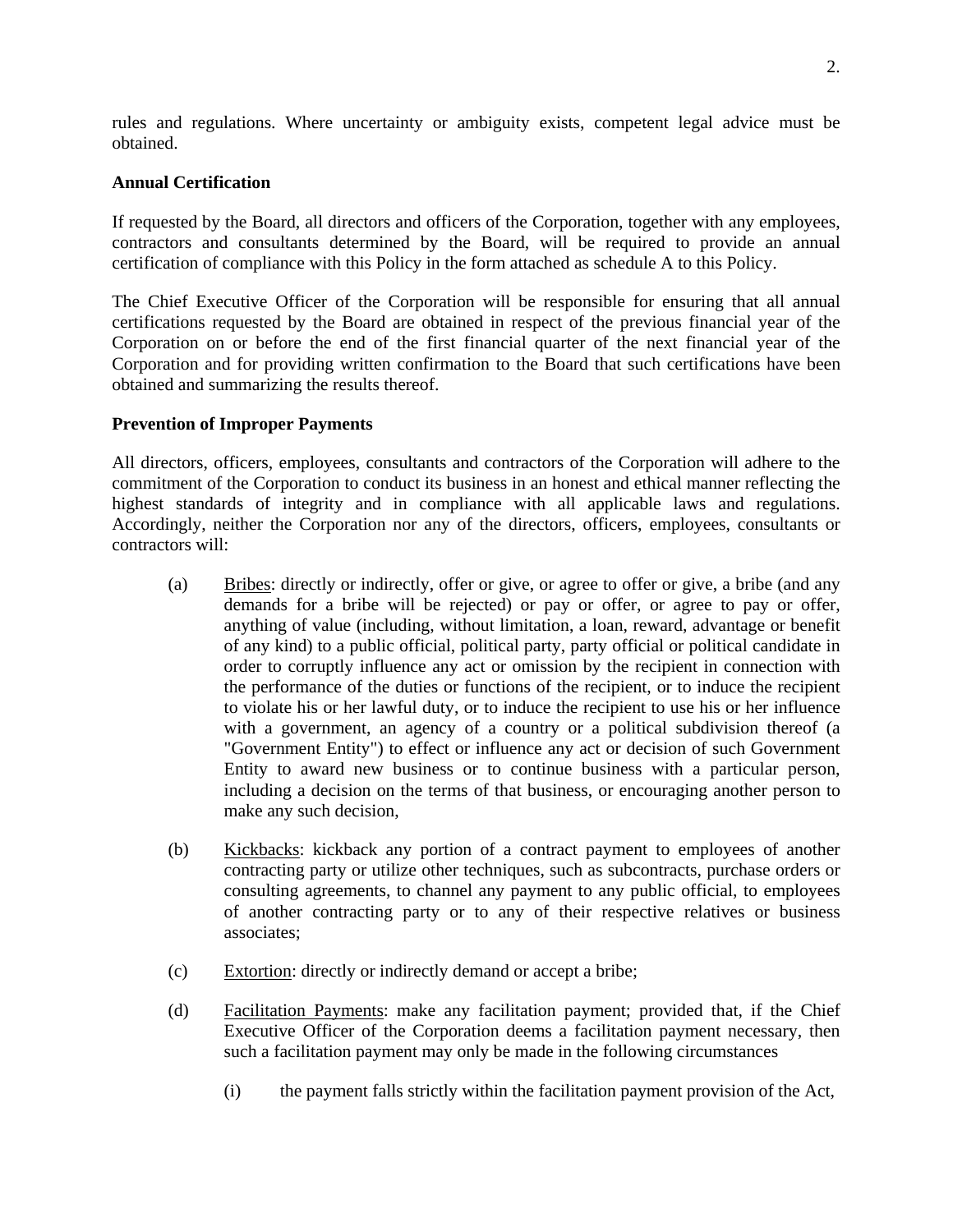- (ii) due diligence has been conducted to ensure both the payment and the amount are made to expedite or secure the performance by a foreign public official of any act of a routine nature that is part of the foreign public official's duties or functions,
- (iii) the payment has been properly recorded in reasonable detail which accurately and fairly reflects the transaction and includes such information as the amount paid and the purpose of and authorization for such payment, and
- (iv) any such payment is reported on a quarterly basis to the Chairman of the Audit Committee;
- (e) Political Contributions: make any contribution or provide any financial support to any political party or candidate on behalf of the Corporation;
- (f) Government Agents: retain an agent to represent the business interests of the Corporation in a particular country if such agent, or any of the principals, staff, officers or key employees of the agent is, a government or any other public official, a political party official, a political candidate, a person related to any of the foregoing, or any other person who might assert illegal influence on behalf of the Corporation, provided that if the Chief Executive Officer of the Corporation considers it advisable, then such an agent may be retained in accordance with the following terms and conditions
	- (i) the reputation, background and past performance of the agent have been properly researched and documented, and
	- (ii) the agent will be retained pursuant to a written agreement specifically defining the agent's duties, containing representations and warranties from the agent of the absence of all of the relationships set out above and providing for immediate termination in the event of an improper payment and requiring annual certification and the right of the Corporation to audit expenses and invoices; or
- (g) Employment of Public Officials: employ any officer or other employee of a government or any of its agencies or a government corporation, or any person acting in an official capacity for any such entity, including any relative of any such person, provided that, if the Chief Executive Officer of the Corporation considers it advisable, such a person may be employed in accordance with the following terms and conditions
	- (i) the employment is lawful in the country concerned,
	- (ii) the employment is not in contravention of the Act, and
	- (iii) the services to be rendered by the person do not conflict with the official government duties of the person.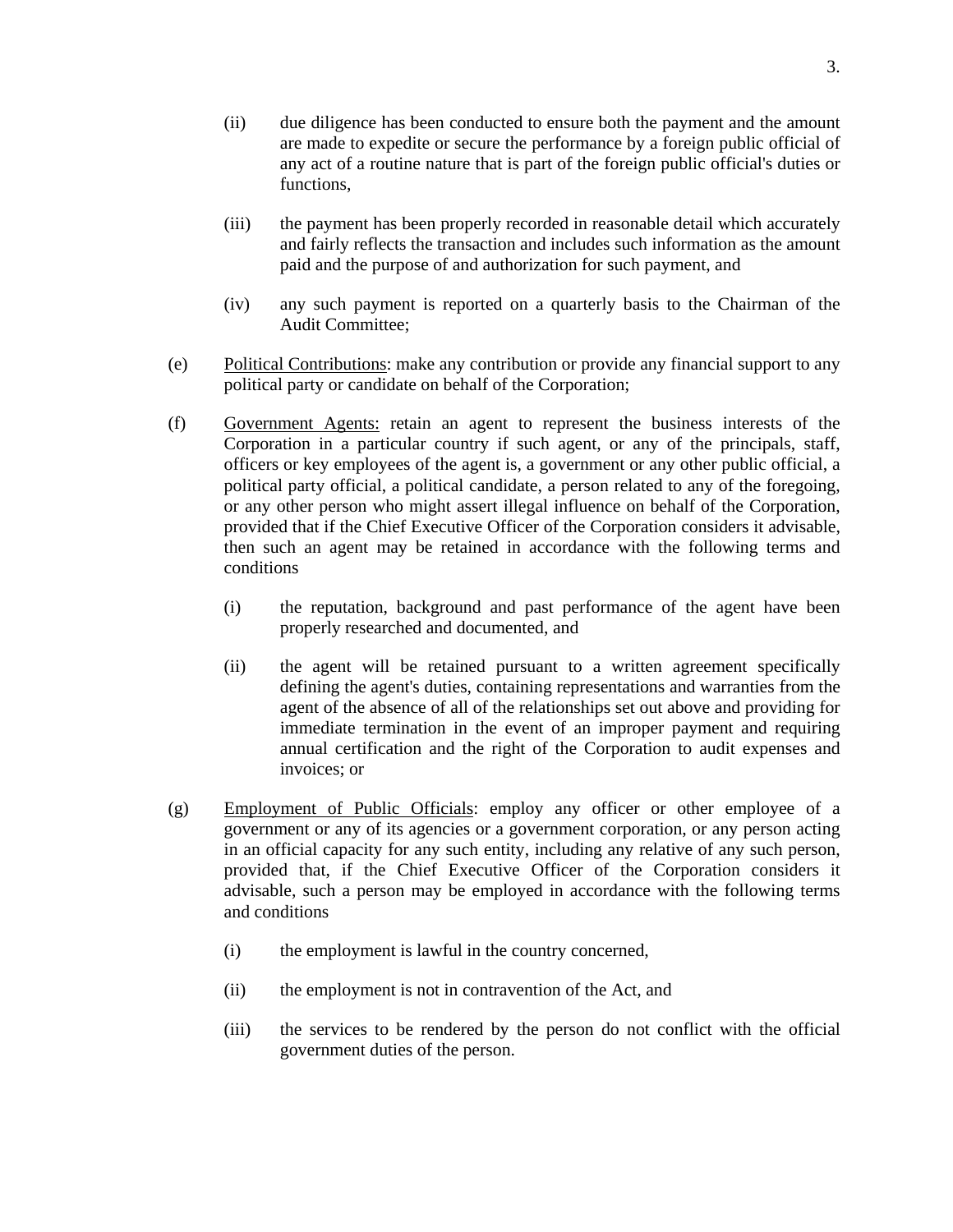#### **Management Responsibilities**

Management of the Corporation should develop, implement, monitor and maintain a system of internal controls to facilitate compliance with this Policy, as well as to foster a culture of integrity and maintain high ethical standards throughout the Corporation.

### **Reporting Violations**

Any officer or other employee of the Corporation that becomes aware of any action which could constitute a violation of this Policy is required to report such violation to their immediate supervisor. However, if an individual is not comfortable discussing the matter with their immediate supervisor, or does not believe that such supervisor has dealt with the matter properly, then such individual should raise the matter with either the Chief Executive Officer or the Chief Financial Officer of the Corporation. Officers and other employees of the Corporation who raise genuine concerns will not be subject to any retribution or disciplinary action.

## **Consequences of Non-Compliance**

Failure to comply with this Policy may result in severe consequences, including internal disciplinary action or termination of any employment, consulting or similar arrangement without notice. The violation of this Policy may also violate certain Canadian laws and if it appears that a director, officer or other employee of the Corporation may have violated such laws, then the Corporation may refer the matter to the appropriate regulatory authorities, which could lead to penalties, fines or imprisonment.

In addition, a violation of this Policy may constitute a criminal offence under the Act and may expose the Corporation and/or a director, officer or other employee of the Corporation to fines and/or imprisonment.

#### **Review**

The Board will review and evaluate this Policy on an annual basis to determine whether this Policy is effective in ensuring compliance by the Corporation, its directors, officers and other employees, consultants and contractors with the Act.

#### **Queries**

If you have any questions about how this Policy should be followed in a particular case, please contact the Chief Executive Officer or the Chief Financial Officer of the Corporation.

> Approved by the Board on November 20, 2014